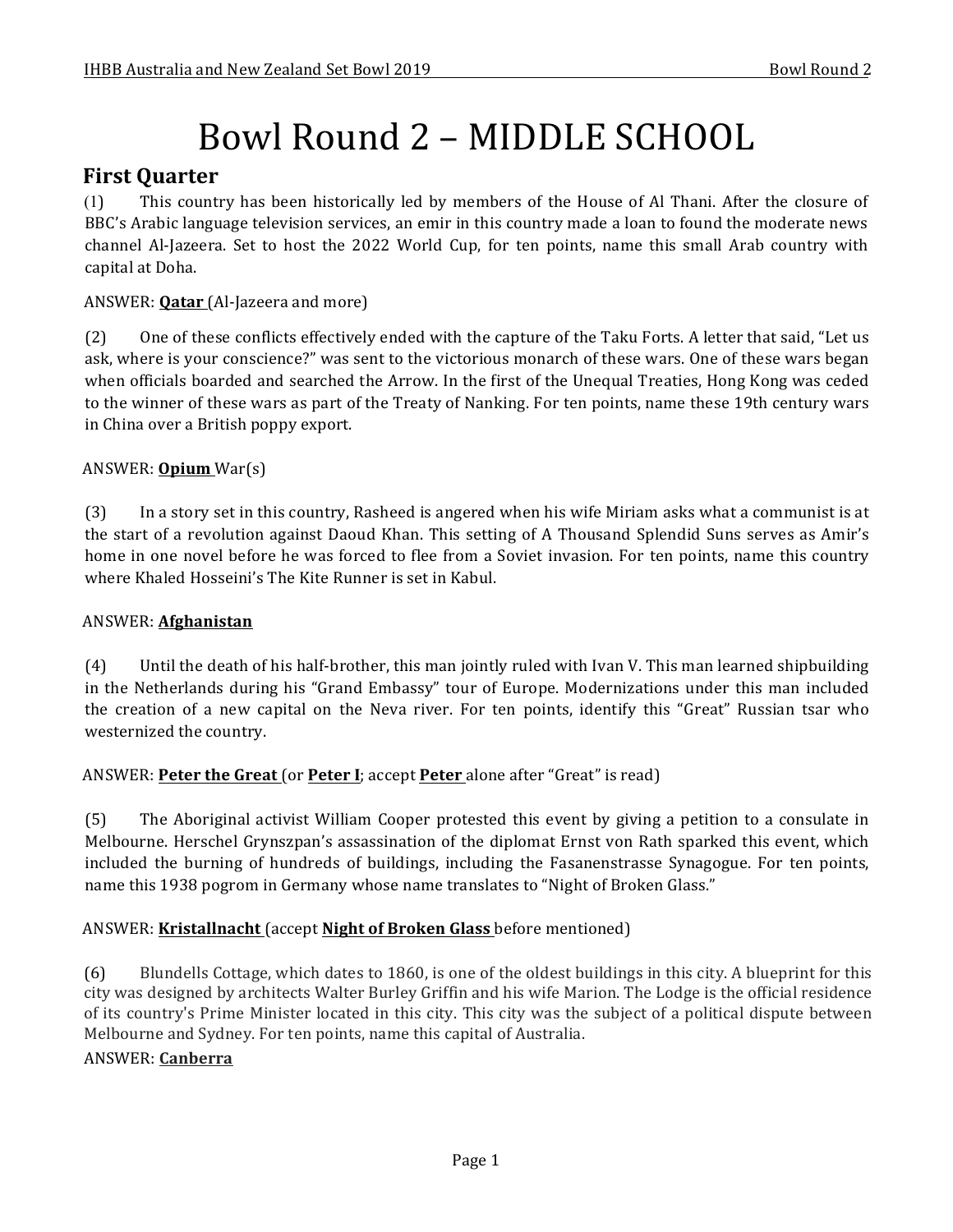(7) Helen Gandy served as secretary to one leader of this organization and burned his "personal file" after his death. The arrests of Machine Gun Kelly and "Public Enemy Number One" John Dillinger were coordinated by this organization. I. Edgar Hoover was the first director of, for ten points, what American federal law enforcement agency?

## ANSWER: **Federal Bureau of Investigation** (Accept **FBI)**

(8) Seyseys, the leader of the Canarsee, led a negotiation for this island. An artillery section built along the southern portion of this island was known as the Battery. Members of the Lenape tribe were supposedly given 60 guilders by Peter Minuit to transfer ownership of this island to the Dutch. For ten points, name this island of New York City that is home to Wall Street.

#### ANSWER: **Manhattan**

# **Second Quarter**

(1) A so-called "step" named for this man may have been damaged in a 2015 earthquake. News of this man's most notable achievement reached Britain on the day of Queen Elizabeth II's coronation. In 1960, this man somewhat humorously undertook an expedition in search of the abominable snowman. For ten points, name this New Zealand man who, together with Tenzing Norgay became the first man to summit Mount Everest.

ANSWER: Edmund **Hillary**

BONUS: Before cancelling due to prior commitments, Hillary was supposed to be the guide on a fatal sightseeing flight that crashed into Mount Erebus on an island off what continent? ANSWER: **Antarctica**

(2) In 1994, Joe Cocker returned for the celebration of the  $25<sup>th</sup>$  anniversary of this event. The third day of this event started with Jimi Hendrix waking up the crowd to an iconic rendition of "The Star-Spangled" Banner." For ten points, identify this concert that was advertised by a picture of a bird sitting on a hand holding a guitar, a 3-day long countercultural gathering held in New York state in 1969.

#### ANSWER: **Woodstock** Music & Art Fair

BONUS: This band with Mick Jagger and Keith Richards performed at a notorious concert at Altamont Speedway in the same year as Woodstock, which they missed. ANSWER: **Rolling Stones**

(3) This figure is usually depicted, as in the ancient Padmanabhaswamy [pahd-mah-nah-bah-swah-me] Temple in Kerala, as holding a lotus flower, a mace, and a conch, with blue skin and four arms. One avatar of this God chased a golden deer and married Sita, and was named Rama. For ten points, name this Hindu Preserver god who makes up the Trimurti along with Brahma and Shiva. ANSWER: **Vishnu**

BONUS: This avatar of Vishnu is the main speaker of the Bhagavad Gita. A modern sect venerates this avatar with an mantra chanting "Hare [ha-ray] [this figure]." ANSWER: **Krishna** (accept Hare **Krishna**)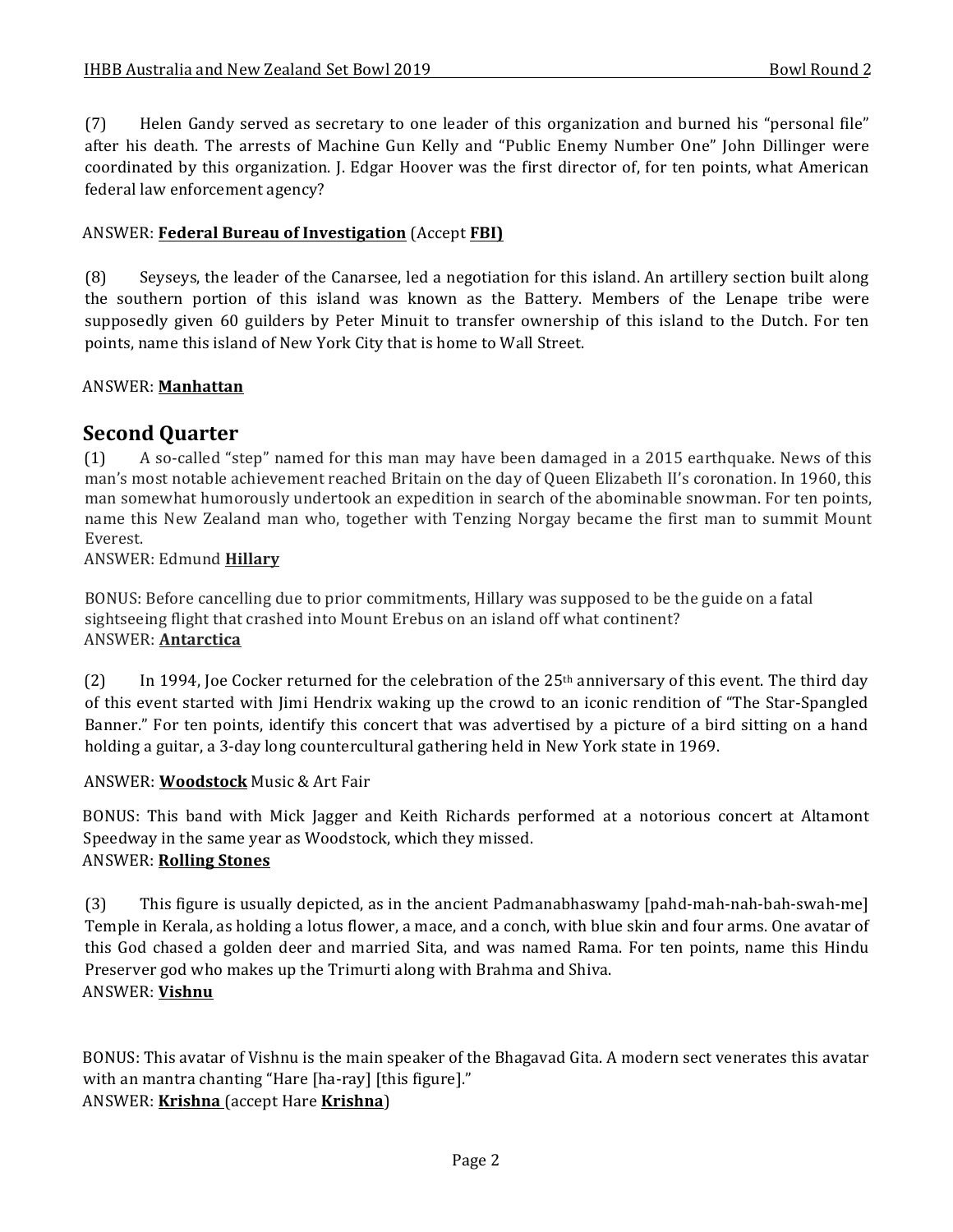(4) After this city fell to France, Napoleon ordered the destruction of the *Bucentaur*, a ship that was used by this city's leader each Ascension Day to perform the "Marriage of the Sea" ceremony. This city maintained the fortress city of Famagusta on its island colony of Cyprus. A maritime empire in the Adriatic was ruled by, for ten points, what Italian city-state that is famed for its canals? ANSWER: (The Most Serene Republic of) Venice

BONUS: In the original tradition of the Marriage of the Sea ceremony, the holder of this position dropped a ring into the water. The name of this position is related to the English term "duke." ANSWER: Doge of Venice

(5) Alberto Granado and this man were given a raft to sail on the Amazon River after treating lepers. This man journeyed for nine months on a motorcycle across South America. This revolutionary fought in a revolution that deposed Fulgencio Batista after sailing on the Granma. For ten points, name this Argentine Marxist revolutionary who helped Fidel Castro in Cuba. ANSWER: Ernesto "Che" Guevara

BONUS: Che supported Jacobo Arbenz in this Central American country. Like Panama City and Mexico City, this country's capital city shares the name of the country. ANSWER: **Guatemala** (City)

(6) This thinker formulated a principle of "pre-established harmony" in his Discourse on Metaphysics, and he codified the "principle of sufficient reason" in a 1710 work whose title coined the term "theodicy." The inspiration for Pangloss in Voltaire's Candide was, for ten points, what German thinker who concluded that ours is the best of all possible worlds? ANSWER: Gottfried Wilhelm von **Leibniz**

BONUS: Leibniz's non-philosophical work included the development of this mathematical field contemporaneously with, and independently of, Isaac Newton. ANSWER: **calculus**

(7) This group of people first stopped at an island where all the males had been murdered, where there leader impregnated Hypsipyle. This group was sent on their quest by the Aeolian king Pelias. The leader of this group married Medea for 10 years before he abandoned her. For ten points, name this group of heroes who were led by Jason on a quest for the Golden Fleece. ANSWER: **Argonaut**s

Bonus: The Golden Fleece was found in the region of Colchis, which largely corresponds to this modern-day country with capital at Tbilisi. ANSWER: **Georgia**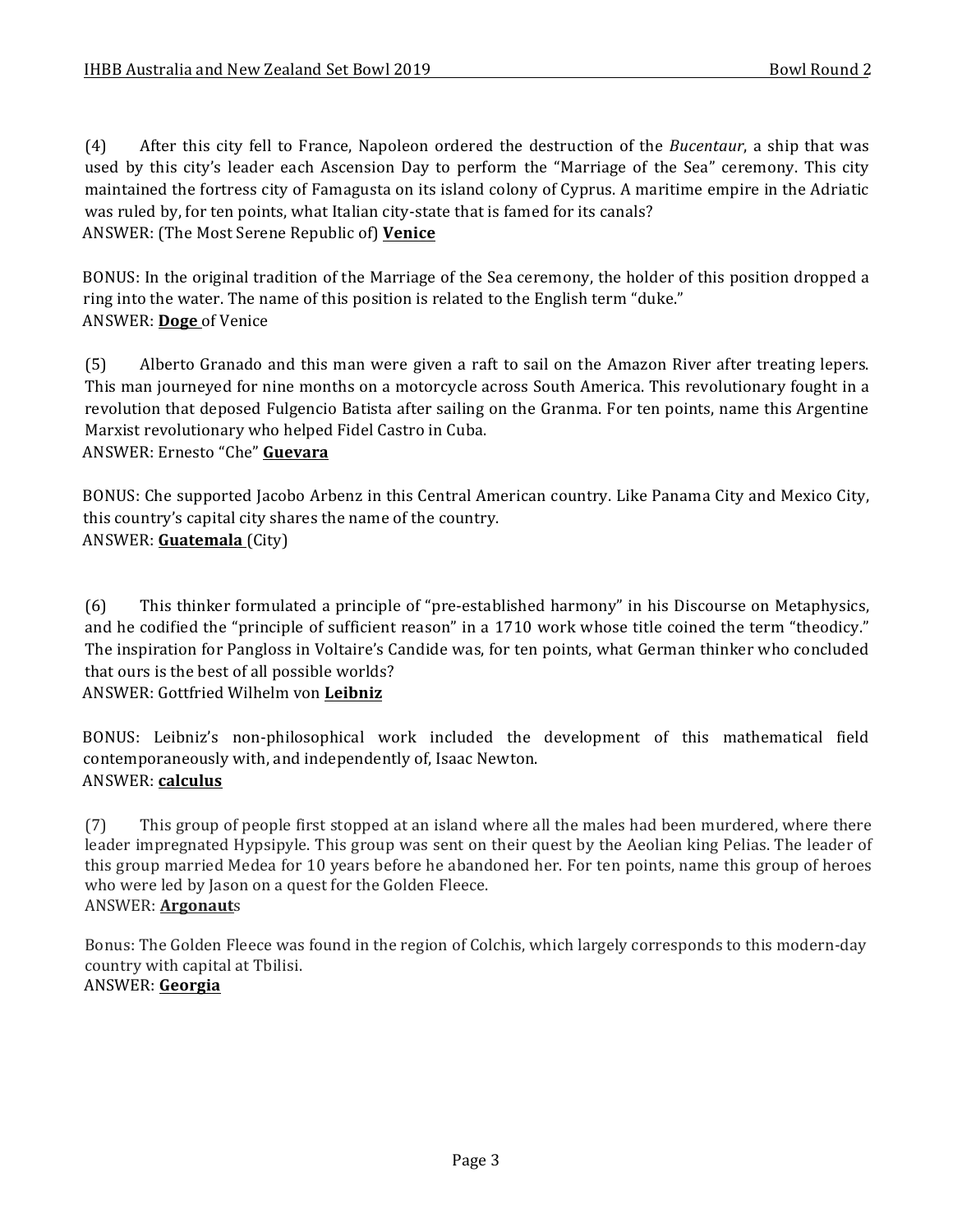(8) This structure caused stations on the U6 and U8 to become known as ghost stops. Lucius Clay was appointed as an ambassador after the construction of this structure, and Egon Krenz oversaw its destruction. This structure, which was designed to prevent brain drain, included a heavy military presence at locations like Checkpoint Charlie. For ten points, name this barrier that divided the modern capital of Germany during much of the Cold War.

## ANSWER: **Berlin Wall** (accept **Anti-Fascist Protective Wall**)

BONUS: The Berlin Wall was opened in November of this year, one year before Germany was reunified and two years before the Soviet Union officially dissolved. ANSWER: **1989**

# **Third Quarter**

The categories are ...

- 1. Australia and New Zealand at the Olympics
- 2. Henry VIII
- 3. Brazil

## **Australia and New Zealand in the Olympics**

Name the...

(1) Australian city that hosted the 2000 Olympics. ANSWER: **Sydney**

(2) Indigenous Australian runner who lit the Olympic flame and won a gold medal in 2000 ANSWER: Cathy **Freeman**

(3) Host country of the 2018 Winter Olympics where New Zealand won 2 medals, its best ever showing **ANSWER: South Korea** 

(4) Sport that featured the Blood in the Water match in 1956 in Melbourne between the USSR and Hungary. ANSWER: **Water Polo**

(5) Only Australian to ever win five individual Olympic gold medals, which he did between 2000 and 2004. ANSWER: Ian **Thorpe**

(6) Host city of the 1908 games where Australia and New Zealand competed on a combined team. It's the only city to host the Olympics three times to date. ANSWER: **London**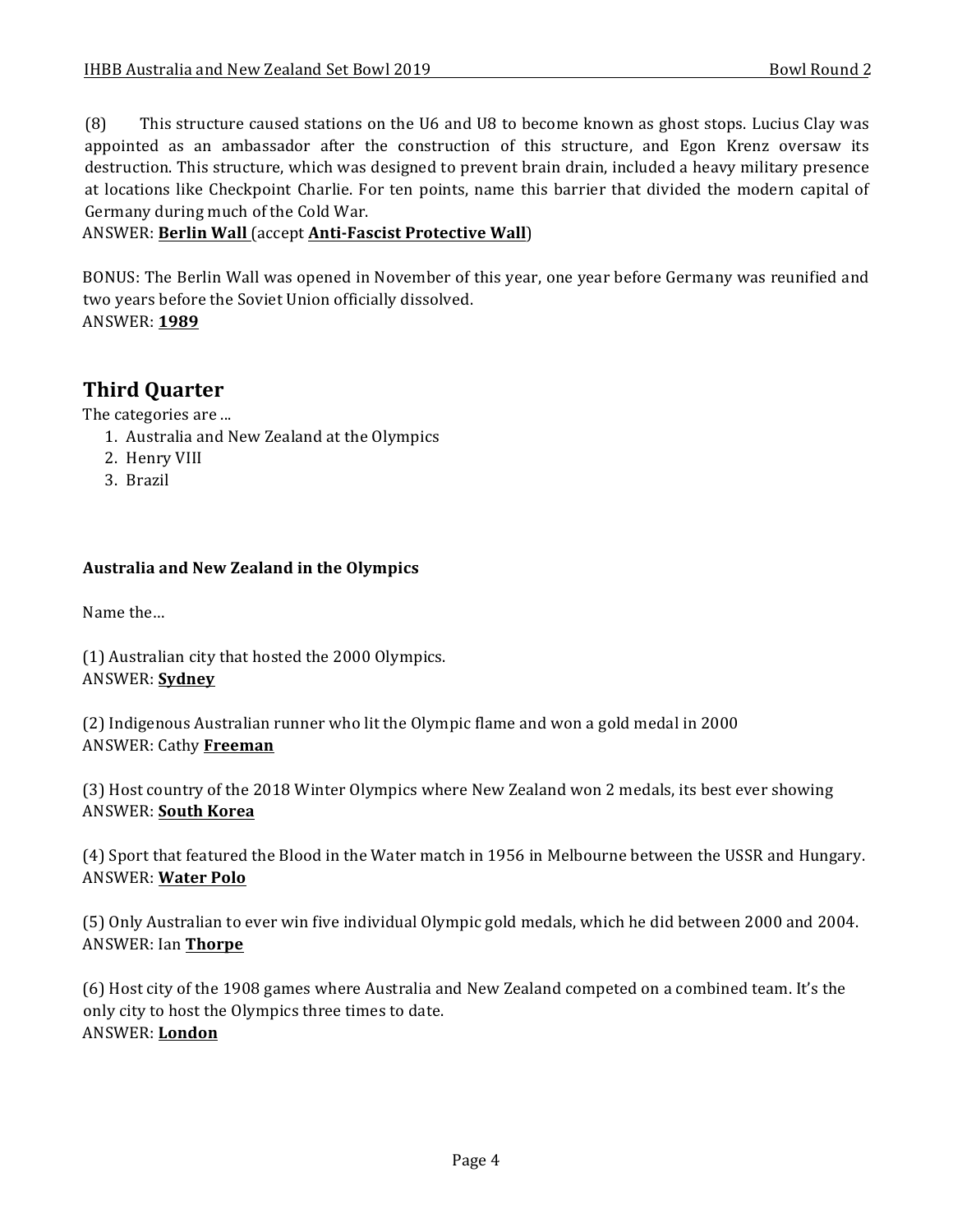# **Henry VIII**

Name the... (1) Royal English house to which Henry belonged. ANSWER: House of **Tudor**

(2) Number of women Henry married during his life. ANSWER: **six**

(3) First wife of Henry VIII, the daughter of Ferdinand and Isabella. ANSWER: **Catherine of Aragon** (prompt on Catherine)

(4) Church that Henry founded after the pope would not grant him an annulment to that wife. ANSWER: **Anglican** Church (or Church of **England**)

(5) Wife who gave birth to Henry's son Edward VI. ANSWER: Jane **Seymour** (prompt on Jane)

(6) Theater in London that burned down during a performance of the play *Henry VIII* in 1613. ANSWER: **Globe** Theatre

## **Brazil**

Name the...

(1) European country that colonized Brazil, and whose language is Brazil's official language. ANSWER: **Portugal** (accept **Portuguese**)

(2) Site of the 2016 Summer Olympics, the second largest Brazilian city after Sao Paulo. ANSWER: **Rio** de Janeiro

(3) Beverage whose industry dominated the 19th century Brazilian economy, often paired with milk in historical studies.

ANSWER: **coffee** (accept **coffee with milk** or **caf'e** com leite)

(4) Country that opposed Brazil, Argentina, and Uruguay in the War of the Triple Alliance. ANSWER: **Paraguay**

(5) Practice that was abolished in Brazil by the 1888 Golden Law. ANSWER: **slavery**

(6) City that has grown to have the largest population of any city in South America. ANSWER: **São Paulo**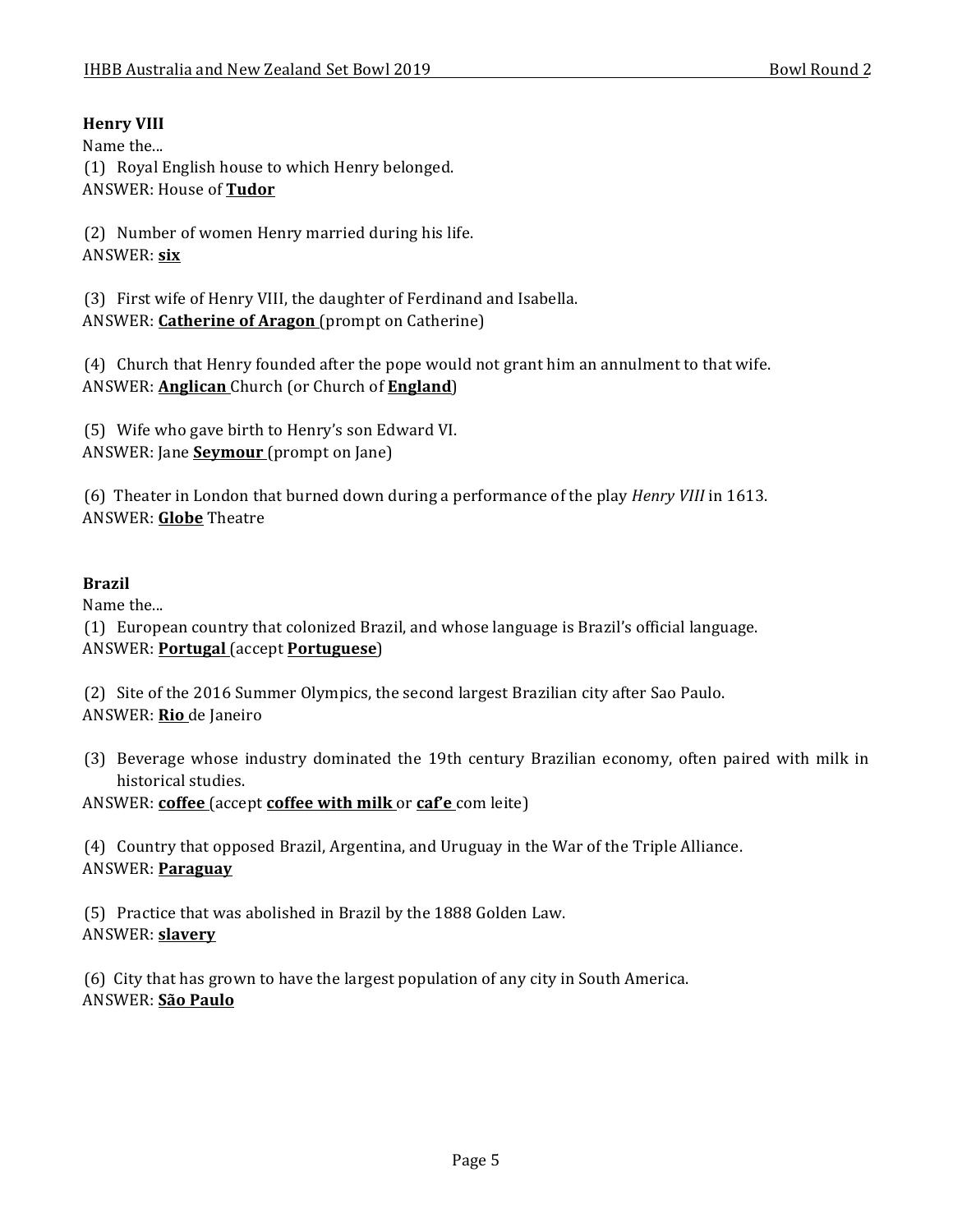# **Fourth Quarter**

 $(1)$  **During this conflict, the French navy was destroyed at the Battle of Mers el-Kebir to**  $(+)$ **prevent it from falling into enemy hands. The initial French plan for this conflict involved rushing to the River Dyle to fight alongside (+) Belgium. After an attack through the Ardennes circumvented the** (\*) Maginot Line in this conflict, French troops were encircled at Dunkirk. For ten points, name this war in which France was conquered by Nazi Germany.

## ANSWER: **World War II**

(2) This river is home to many of its namesake giant catfish and to the Giant freshwater stingray. **Part of this river is known as the Lancang river and it is fed by the "Yunnan component". (+) Annual** fluctuations of this river's volume cause a unique flow reversal in the Tonle Sap lake. Cities located **along this river include** (\*) Vientiane and Phnom Penh. For ten points, name this large Southeast Asian river that enters the sea in Vietnam.

## ANSWER: **Mekong** River

(3) **This empire made its conquered lands part of the Twelve Doors. In an epic from this empire, <u>a leader wounded an enemy with an arrow with the spur of a rooster. The Kouroukan Fouga</u> constitution and the Gbara assembly were central to this empire, whose founder defeated**  $(+)$ **Sumanguru at the Battle of Kirina. Sundiata Keita founded this empire, which controlled** (\*) trans-Sahara trade. For ten points, name this empire that devalued gold after its ruler Mansa Musa went on a hajj in 1324.

## ANSWER: **Mali** Empire

(4) **A** man born in this city posed a problem about the growth rate of a rabbit population in his **book Liber Abaci. A value approximating the Golden Ratio can be found by dividing two successive terms in a sequence named for that man born in this city, (+) Fibonacci. Vincenzo Vivani claims that De Motu's central idea, that objects of different masses have the same (\*)** acceleration, was verified by a man's experiment in this city. For ten points, name this Italian city, where balls were allegedly dropped by Galileo from its namesake leaning tower.

## ANSWER: **Pisa**

(5) **This man narrowly missed being assassinated by a grenade thrown by Lee Bong Chang, and he once authorised the use of toxic gas 375 times during one battle. Gaetano Faillace took a famous photo of (+)** Douglas MacArthur and this man, who was forced to reject his divinity via the Humanity **Declaration.** The Kyujo incident was an attempt to overthrow this man to prevent him from issuing **the Jewel Voice Broadcast.** (\*) For ten points, name this Emperor of Japan during World War II.

ANSWER: Emperor **Hirohito** (Accept **Showa** Emperor)